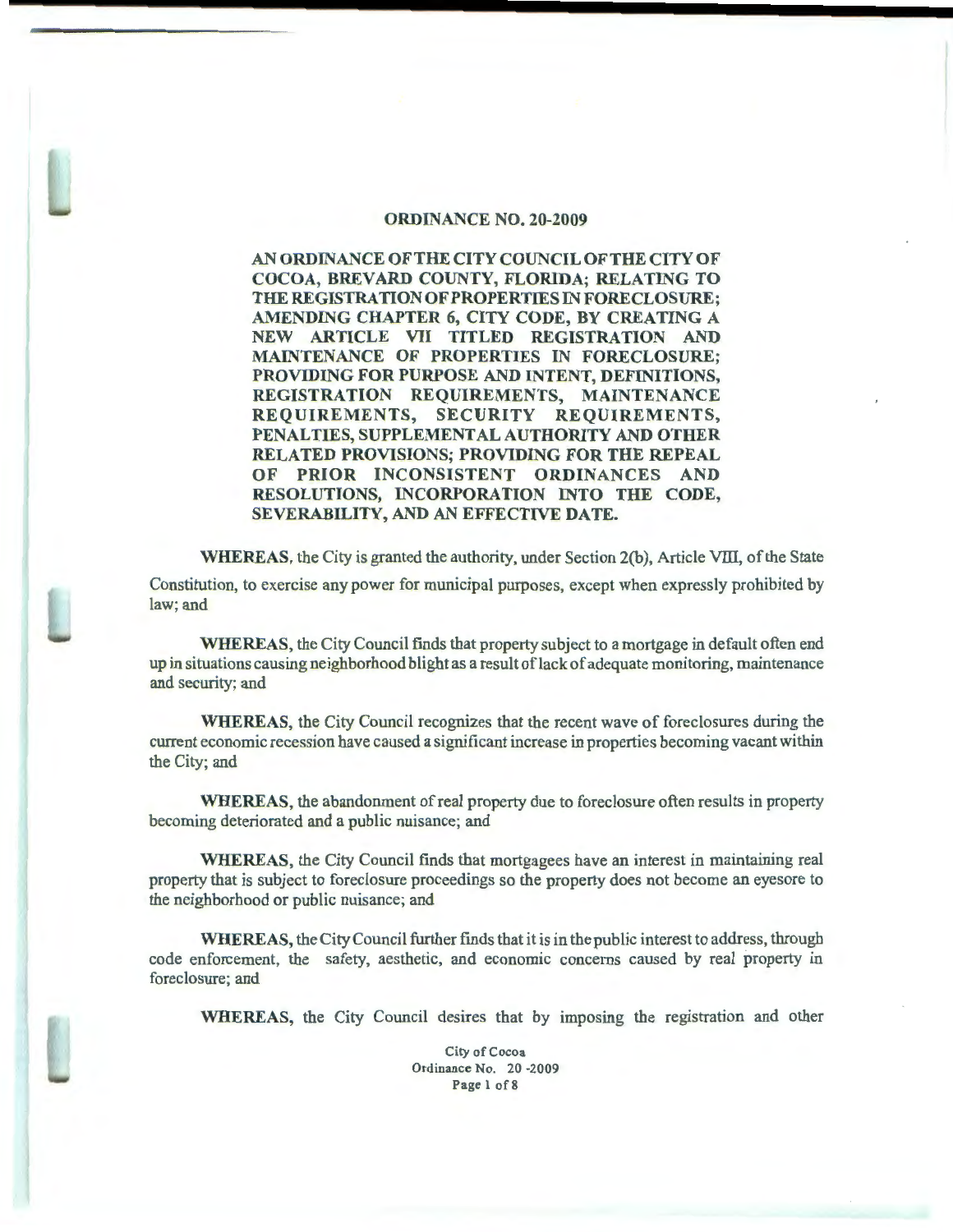requirements set forth in this Ordinance, vacant real property and real property in foreclosure will less likely become public eye sores and public nuisances; and

WHEREAS, the City Council also desires to provide a local mechanism to collect and share information regarding foreclosed real properties so these properties can quickly move into the hands of owners who can make productive use ofthem for the economic well-being of the community; and

WHEREAS, the City Council of the City of Cocoa, Florida, hereby finds this ordinance to be in the best interests of the public health, safety, and welfare of the citizens of Cocoa.

# NOW, THEREFORE, BE IT ENACTED BY THE CITY COUNCIL OF THE CITY OF COCOA, BREVARD COUNTY, FLORIDA, AS FOLLOWS:

Section 1. Recitals. The foregoing recitals are hereby fully incorporated herein by this reference as legislative findings and the intent and purpose of the City Council of the City of Cocoa.

Section 2. Code Amendment. Chapter 6, Article VII of the Code of Ordinances, City of Cocoa, Florida, is hereby created and adopted as follows:

### Chapter 6

# BUILDINGS, CONSTRUCTION AND PROPERTY REGULATIONS

## \*\*\*\*

# ARTICLE VII. REGISTRATION AND MAINTENANCE OF PROPERTIES IN FORECLOSURE.

# Sec. 6-2020. Purpose and Intent.

Vacant buildings and real property under foreclosure are a major source of blight in commercial and residential neighborhoods, especially when the owner or mortgagee fails to properly maintain said buildings and property. Vacant buildings and real property under foreclosure can also have a negative impact on the local economy. In many cases, real property under foreclosure often suffers from lack of maintenance and becomes neglected during the time it takes a mortgagee to complete the foreclosure process and secure the property. Such blight and negative conditions are hereby declared a public nuisance. It is the purpose and intent of this article to establish registration and maintenance requirements for vacant properties and properties under foreclosure as a mechanism to protect neighborhoods from becoming blighted and nuisances through lack of adequate maintenance

> City of Cocoa Ordinance No. 20 -2009 Page 2 of 8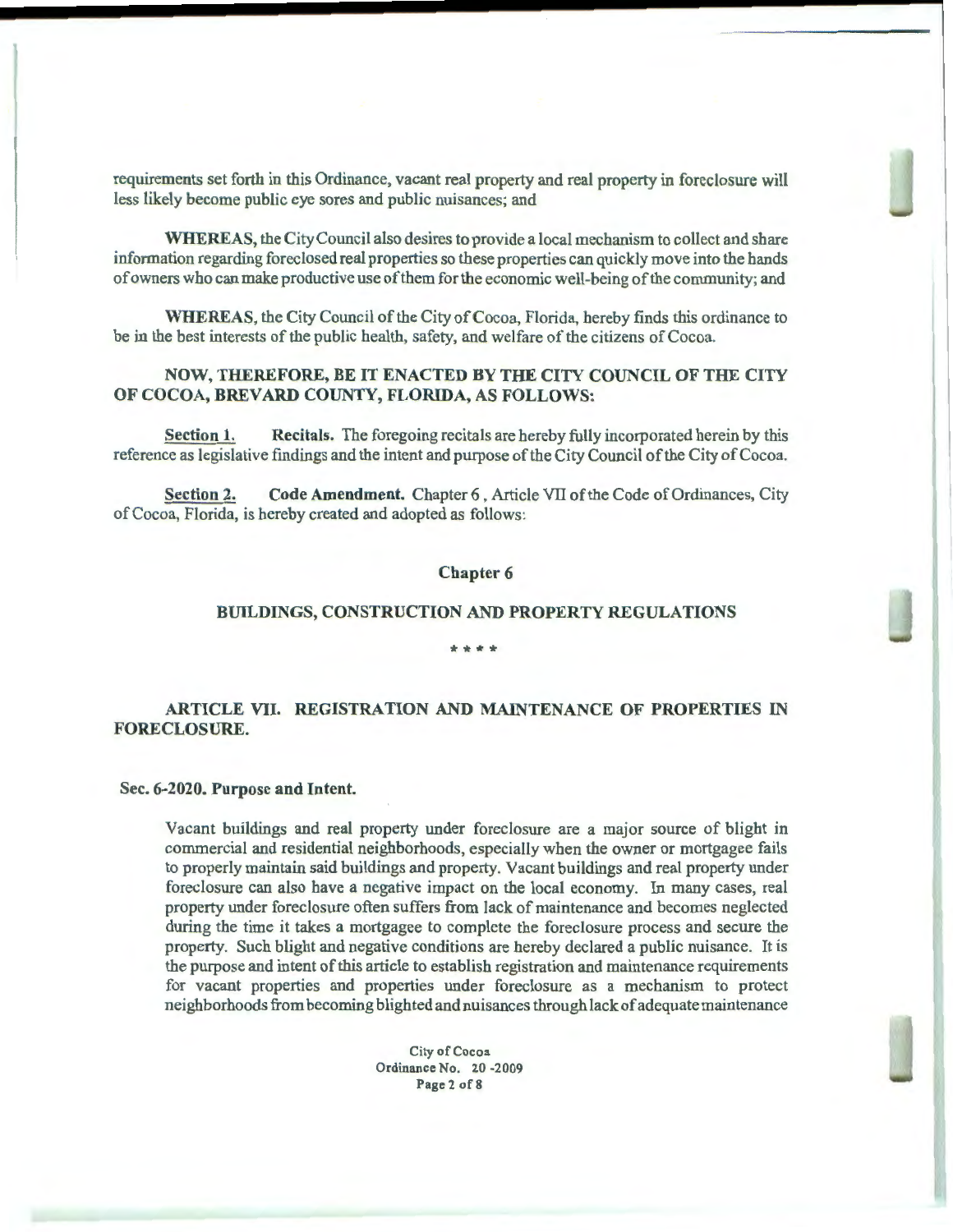and security.

### Sec. 6-2021. Definitions.

In construing the provisions of this article, the following definitions shall apply:

*Building* means any structure approved for occupancy by the City.

*Default* means the mortgagee files a foreclosure action in a court of law or records a *lis pendens.* 

*Evidence of vacancy* means any real property condition that independently, or in the context of the totality of the circumstances relevant to the real property, would lead a reasonable person to believe that the real property is vacant. Such conditions may include, but not be limited to, lack of human occupancy of any building for a long period of time, overgrown or dead vegetation; electricity and other utilities turned off; stagnant swimming pool; accumulation of trash or debris; the absence of window coverings such as curtains, blinds, or shutters; the absence of furnishings or personal items consistent with habitation or occupancy of a building; statements by neighbors, delivery or government agents.

*Foreclosed Property* means real property that is in default.

*Owner of record* means the person or entity holding recorded title to the real property in question as reflected in the Official Records of Brevard County Florida.

*Secure Manner* shall include, but not be limited to, the closure and locking of all windows, doors, gates, garages, and other openings that may allow access to the interior of any building or structure on the real property. In the case of broken windows or doors, securing shall mean replacing the window or door. Temporary boarding of openings may be allowed pending repairs to the extent required by the police chief to address public safety and emergency situations.

*Vacant* means any building that is not lawfully occupied by human beings or inhabited based on the evidence of vacancy.

#### Sec. 6-2022. Registration Requirements.

(a) Any mortgagee who holds a mortgage on real property located within the City shall, within ten (10) days of default by the mortgagor of the real property that is the security for the mortgage, register the property with the City. Registration shall be on a form provided by the City and shall include the following minimum information:

> City of Cocoa Ordinance No. 20 -2009 Page 3 of 8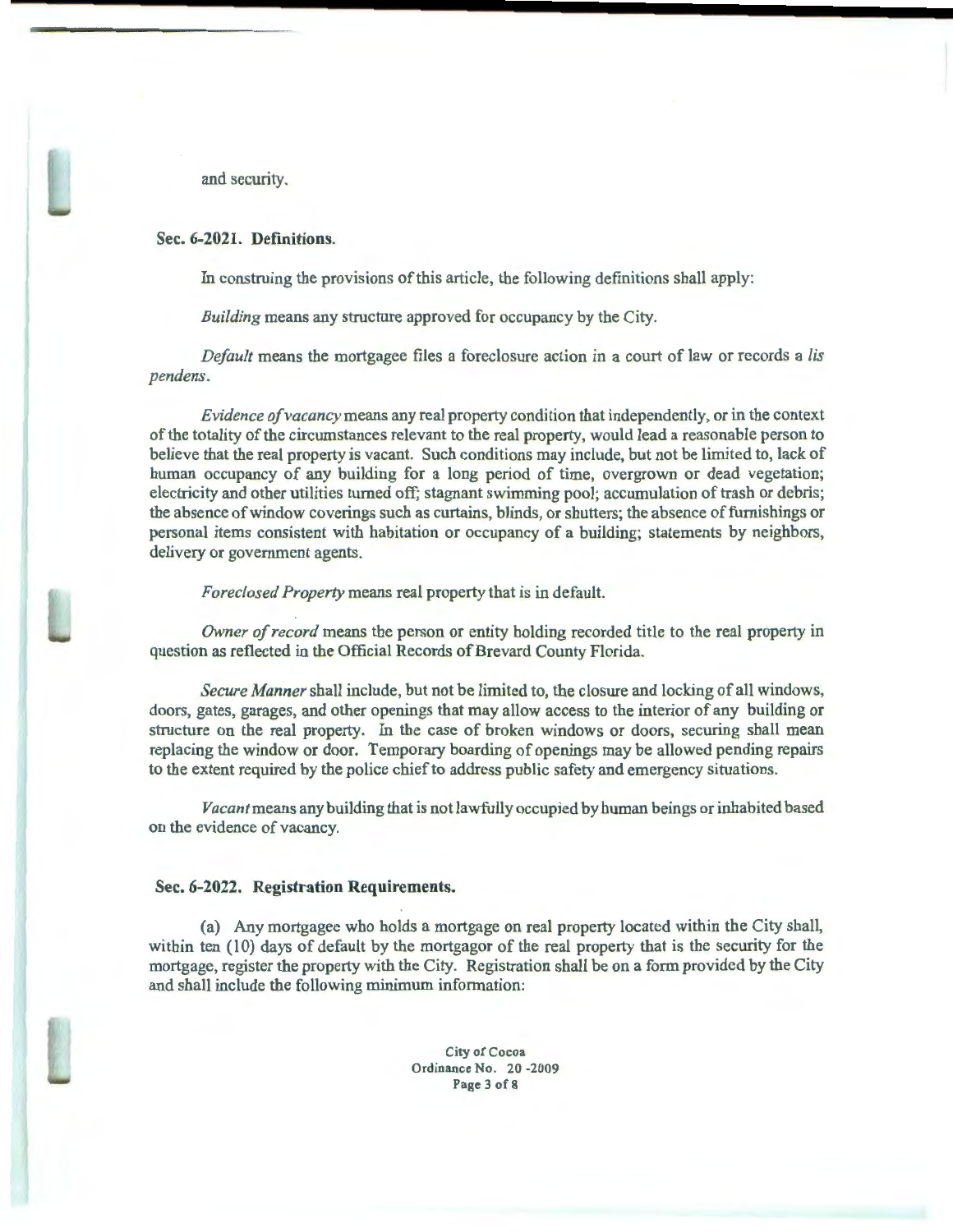(1) The mortgagee's name, direct mailing address, e-mail address, contact person, and telephone number;

(2) The address and parcel identification number of the real property that is being foreclosed upon by mortgagee;

(3) Whether the property is vacant or occupied during the default period;

(4) If the real property is, or becomes, vacant, the name, street address, e-mail address, and telephone number of the local property manager that will work on the mortgagee's behalf to inspect, maintain, and secure the real property. The local property manager's current street address and land line telephone number shall be within one of the following central Florida counties: Brevard, Indian River, Orange, Osceola, Seminole, or Volusia; and

( 5) If a foreclosure complaint involving the real property has been filed in circuit court, or the real property is subject to a bankruptcy proceeding, the style of the case including, court name, case number, and parties.

(6) Provide express authorization for city employees to enter upon the exterior of the property in the event the property becomes vacant for the purpose of ensuring compliance with this article.

(b) At the City's discretion, registration required by this section shall be made on a paper form or electronically. If the City chooses electronic registration, the City may retain the services of a third party to handle the registration requirements, provided the information obtained pursuant to this section is made readily available to the City and accessible pursuant to the public records laws of Florida.

(c) Any person or other legal entity that has registered a property under this section shall be required to report any change of information contained in the registration within ten (10) days of the change.

(d) In the event there are several mortgagees with mortgages on the property, the registration, inspection, maintenance, and security requirements imposed by this article shall apply to the mortgagee with the most superior mortgage that has declared the mortgage in default unless the several mortgagees notified the City to the contrary in writing. However, nothing herein shall prevent inferior mortgagees from voluntarily complying with this ordinance after a primary mortgagee registers hereunder.

### Sec. **6-2023. Registration** Fees.

The City Council shall establish, by resolution, fees for the registration and re-registration requirements required by this article. Said fees shall be based on the reasonable estimated cost of

> City of Cocoa Ordinance No. 20 -2009 Page 4 of 8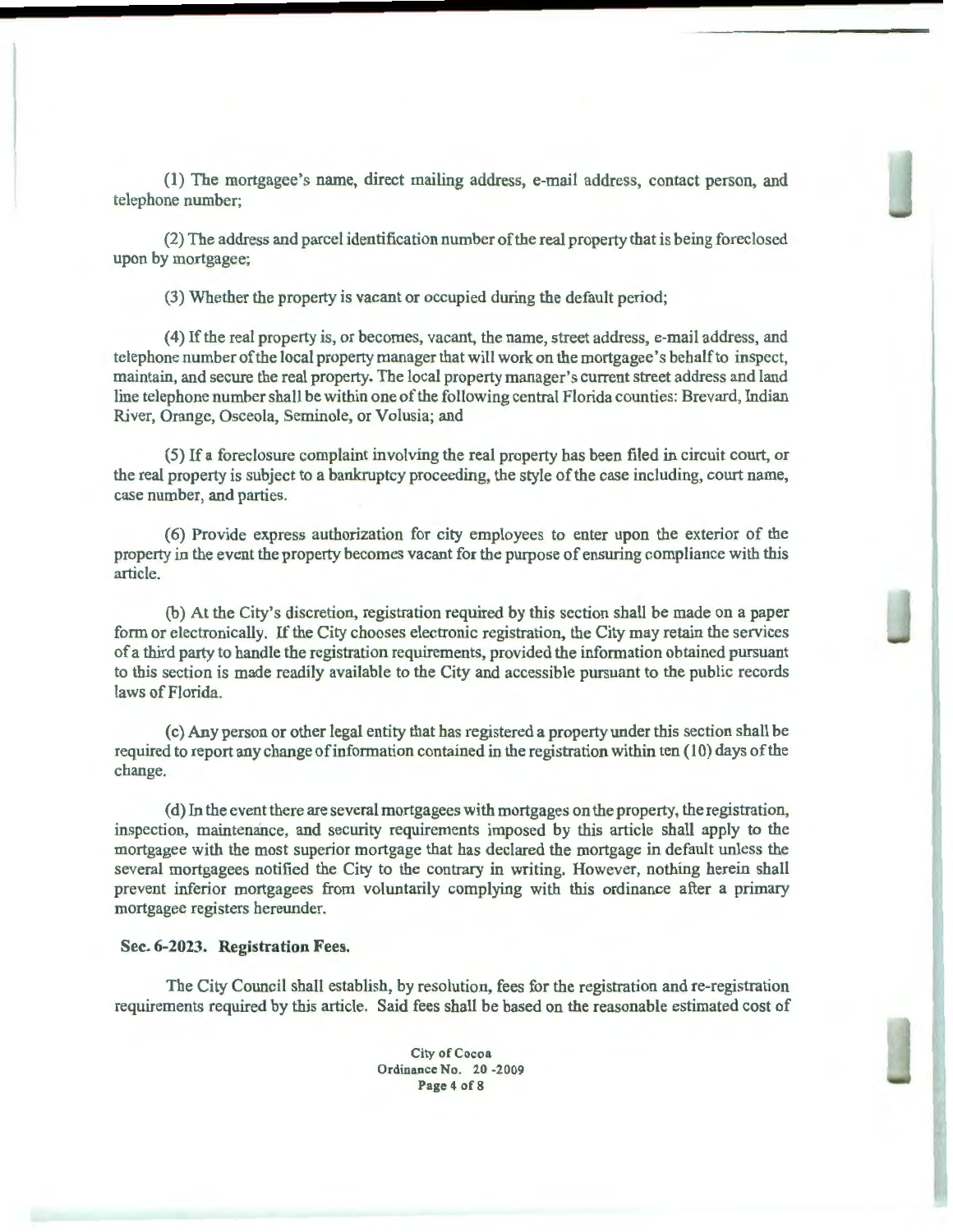administering the provisions of this article and shall be due and payable at the time of registration or re-registration. The fee scheduled may be based on the size and type of property being registered.

# Sec. 6-2024. Mortgagee Inspection Requirements.

If the foreclosed property becomes vacant at any time, the mortgagee shall initiate and maintain on-site inspections of the property at least once every thirty (30) days to verify compliance with this article. Said inspections shall continue until such time as the default is cured, or the mortgagee completes the foreclosure process and the property is sold to a third party either directly by the mortgagee or foreclosure sale. Once the property is sold, the mortgagee shall provide the City written proof of the sale in order to be relieved of the requirements of this article.

# Sec. 6-2025. Maintenance Requirements.

The following maintenance requirements shall apply to properties subject to this article:

(a) The property shall be kept free of excessive weeds, overgrown brush, dead vegetation, trash, junk, debris, building materials, any accumulation of newspapers, circulars, flyers, notices (excluding those required by federal, state, or local law), discarded personal items such as furniture, clothing, appliances, printed materials or any other items that give the appearance that the property is abandoned or not being properly maintained.

(b) The property shall be maintained free of graffiti or similar markings by removal or painting over with an exterior grade paint that matches the color of the exterior of the structure.

(c) Yards on developed property shall be regularly landscaped and maintained in good condition pursuant to the property maintenance standards set forth in the City Code. At a minimum, landscaping on developed property shall include, but be limited to, grass, ground covers, bushes, shrubs, hedges, mulch, or similar plantings which are appropriately designed for residential, commercial, or industrial installation as applicable. Maintenance on developed property shall include, but not be limited to, watering, irrigation, cutting and mowing of required landscape and removal of all trimmings. Undeveloped property that has been cleared shall be maintained in good condition free of excessive weeds, debris, and junk pursuant to the property maintenance standards set forth in the City Code. Property in a natural condition shall be maintained in its natural condition free and clear of debris and junk.

(d) Pools and spas shall be regularly kept in working order so that pool and spa water remains free and clear of pollutants and debris. Pools and spas shall comply with the enclosure requirements of the City Code and Florida Building Code.

(e) Outdoor play equipment, furnishings, or other accessory structures shall be properly

City of Cocoa Ordinance No. 20 -2009 Page *5* of8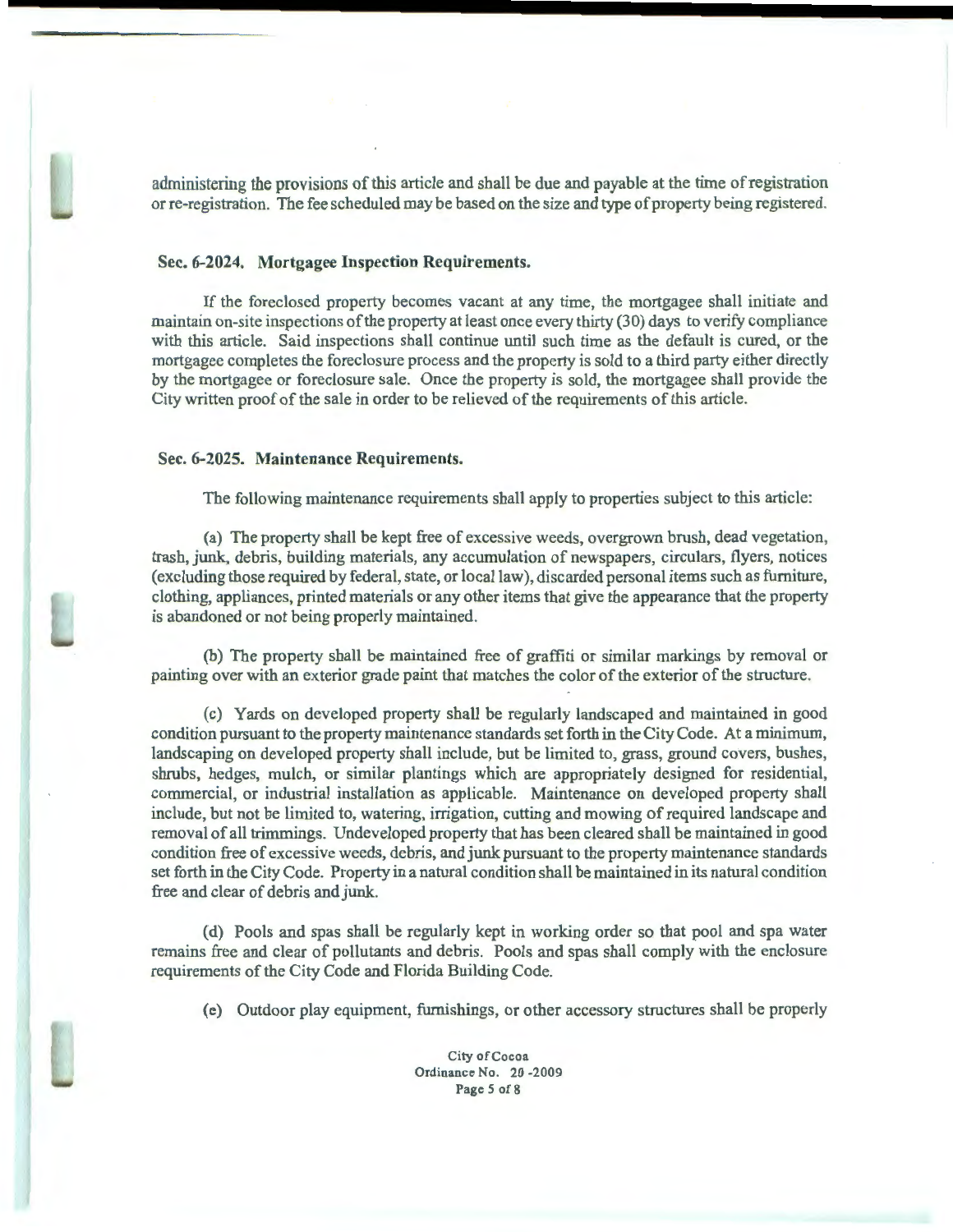maintained and secured so as not to be accessible to unauthorized persons or not to create an attractive nuisance or safety hazard.

(f) The property shall be regularly monitored for indications of criminal activity on the premises such as use and sale of controlled substances, prostitution, and criminal street gang activity. Any indication of criminal activity shall be reported to the City Police Department at such time it becomes reasonably known.

### Sec. 6-2026. Security Requirements.

(a) Buildings and structures subject to this article, and property subject to this article which is required to be enclosed or secured in accordance with law, shall be maintained in a secure manner at all times so as not to be accessible to unauthorized persons.

(b) If a foreclosed property becomes vacant, the mortgagee shall perform, or designate a local property manager to perform on the mortgagee's behalf, on-site inspections of the foreclosed property to verify compliance with the requirements of this article, and any other applicable laws. Said inspections shall occur a minimum of once every thirty (30) calendar days unless the code enforcement administrator or police chief determine, in writing, that more frequent inspections are required to ensure compliance with this article or to prevent a decline of the property, a public or attractive nuisance, or a blight on the surrounding neighborhood. At the written request of the City prior to any inspection required by this article, the person performing the inspection shall be required to schedule the inspection with the City for a date and time certain so that a city code or law enforcement officer can meet the person on-site in order to address any compliance issues under this article.

# Sec. 6-2027. Additional Authority of Code Enforcement and Police Chief; Immunity.

(a) The code enforcement administrator or police chief shall have the authority to require the mortgagee and/or owner of record affected by this section to implement additional maintenance and/or security measures including, but not limited to, securing, or repairing of any and all doors, windows, or other openings, chaining or pad locking gates, repairing fences and gates, or other measure as may be reasonably required to prevent a decline of the property, a public or attractive nuisance, or a blight on the surrounding neighborhood. Temporary boarding of openings may be allowed pending repairs to the extent required by the police chief to address public safety and emergency situations. Said additional requirements shall be stated in writing and shall have the force of law under this article.

(b) Any code or law enforcement officer authorized by the City to enforce this article shall be immune from prosecution, civil or criminal, for reasonable good faith entry or trespass upon any real property while in the discharge of duties imposed by this article.

> City of Cocoa Ordinance No. 20 -2009 Page 6 of 8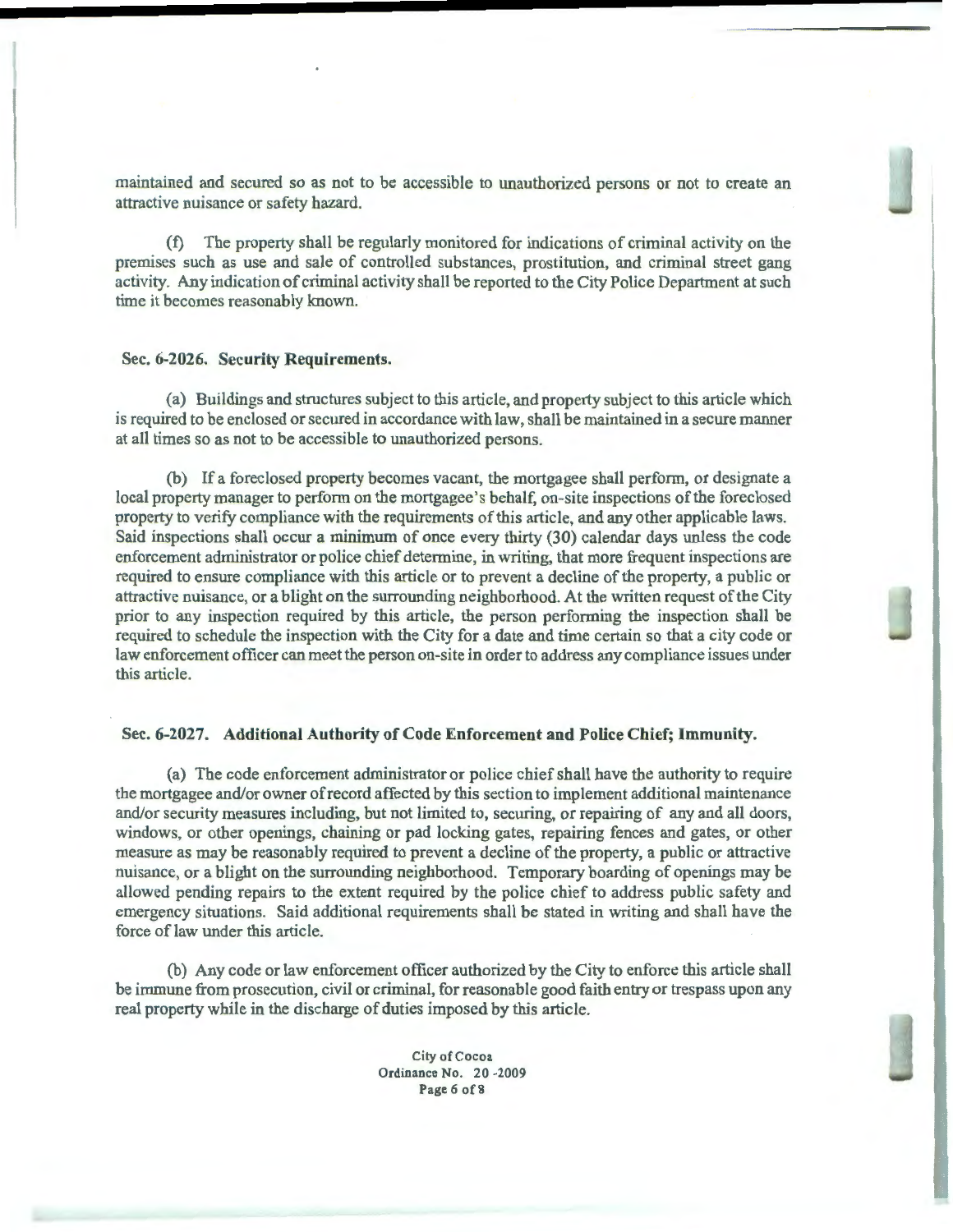

(a) The provisions of this article may be enforced and penalties imposed on mortgagees and/or owners of record for violations ofthis article as provided by law. Without limiting the city's right to impose any other penalties as provided by law, or to enforce this article by any other lawful means, a violation of this article shall be deemed a class N violation for code enforcement citation purposes. Nothing under this article shall be construed as imposing liability on local property managers acting on a mortgagee's behalf pursuant to tbis article.

(b) Upon failure of the mortgagee to comply with the maintenance or security requirements under this article, the City Manager or his designee may take such appropriate action deemed necessary to remedy a maintenance and security failure on property subject to this article. Any such action taken on such premises shall be charged against the real estate upon which the building or structure is located and shall be a lien upon such real estate. Any such lien shall be superior to all other liens except those of state, county or municipal taxes and shall be on a parity with liens of state, county or municipal taxes. Further, such lien shall bear interest at the maximum rate permitted by state law and costs of collection, and shall continue to be a lien against the real estate until paid.

### Sec. 6-2029. Supplemental Authority.

This article shall be deemed in addition and supplemental to any other provision oflaw.

Section 3. Repeal of Prior Inconsistent Ordinances and Resolutions. All prior inconsistent ordinances and resolutions adopted by the City Council, or parts of prior ordinances and resolutions in conflict herewith, are hereby repealed to the extent of the conflict.

Section 4. Incorporation Into Code. This Ordinance shall be incorporated into the City Code for the City of Cocoa, and any section or paragraph, number or letter, and any heading may be changed or modified as necessary to effectuate the foregoing. Grammatical, typographical, and like errors may be corrected and additions, alterations, and omissions, not affecting the construction or meaning of this ordinance and the City Code may be freely made.

Section 5. Severability. If any section, subsection, sentence, clause, phrase, word or provision of this Ordinance is for any reason held invalid or unconstitutional by any court of competent jurisdiction, whether for substantive, procedural, or any other reason, such portion shall be deemed a separate, distinct and independent provision, and such holding shall not affect the validity of the remaining portions of this Ordinance.

Section 6. Effective Date. This Ordinance shall become effective immediately upon adoption by the City Council of the City of Cocoa, Florida.

> City of Cocoa Ordinance No. 20 -2009 Page7of8